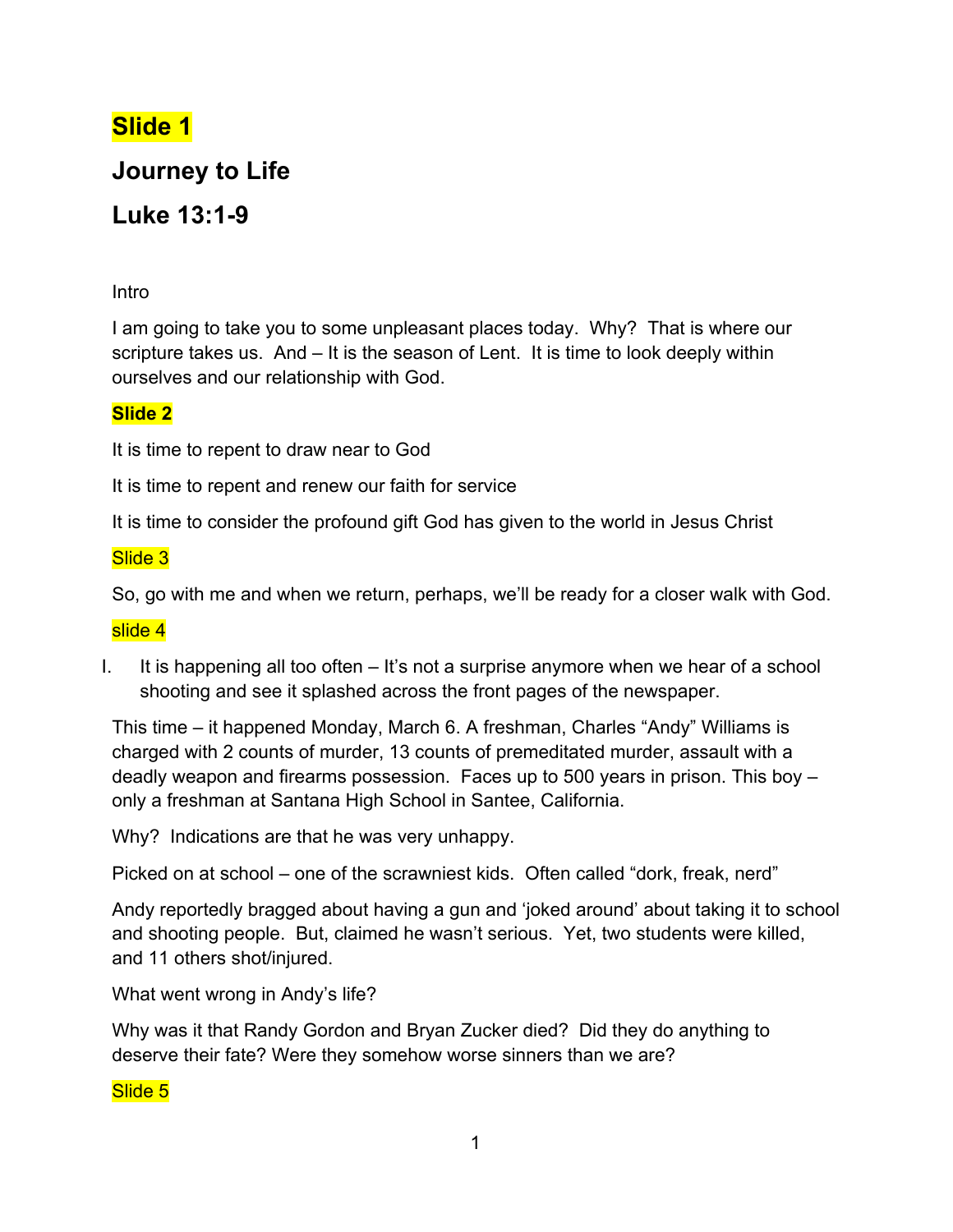II. On March 3rd two devastating tornados ripped across downtown Nashville and just east through Putman County. The EF 3/ 4 tornado crushed homes, businesses, overturn cars on top of one another!

#### Slide 6

 Rows of homes demolished while other ones adjacent to them looked just fine. It happened in the middle of the night so many had no time to get to a safe place. Over 25 people were killed in a matter of seconds.

Did Nashville and its residents do anything to deserve such destruction? Were the ones who died and were hurt somehow worse sinners then we are?

#### slide 7

III. Flight #255

Where were you? What were you doing on August 16, 1987? On that day occurred the fatal crash of Northwest Flight #255 from Detroit to Phoenix. Captain John Maus and 1<sup>st</sup> Officers David Dodds taxied down the runway #3 and was clear to takeoff. 149 passengers and 6 crew members unknowingly awaited disaster.

After takeoff, #255 suddenly rolled right, then sharply left. Instead of climbing it was going down.

It clipped a light pole in a rent-a-car parking lot breaking off a wing spewing fuel into an engine which ignited.

Then the plane rolled left again and slammed into an embankment.

14 seconds after the flight had begun, it was over!

All but one of the 155 perished in the horrible accident.

Kurt Dobson – 28 – hometown hero

- since high school football days most valuable player.
- Football at Central Michigan Univ. honorable mention on football team
- Graduated 1981 with engineering degree
- Then lived in Phoenix, engaged
- In Detroit for friend's wedding, on his way home.

Mary Scott, 52 – was a mother and grandmother, returning with her grandson, Sam, to Phoenix from a few weeks of vacation with family. An aunt took Mary and Sam to the airport. Mary said in farewell, 'Don't worry. We'll be in the back of the plane. We'll be okay."

Slide 8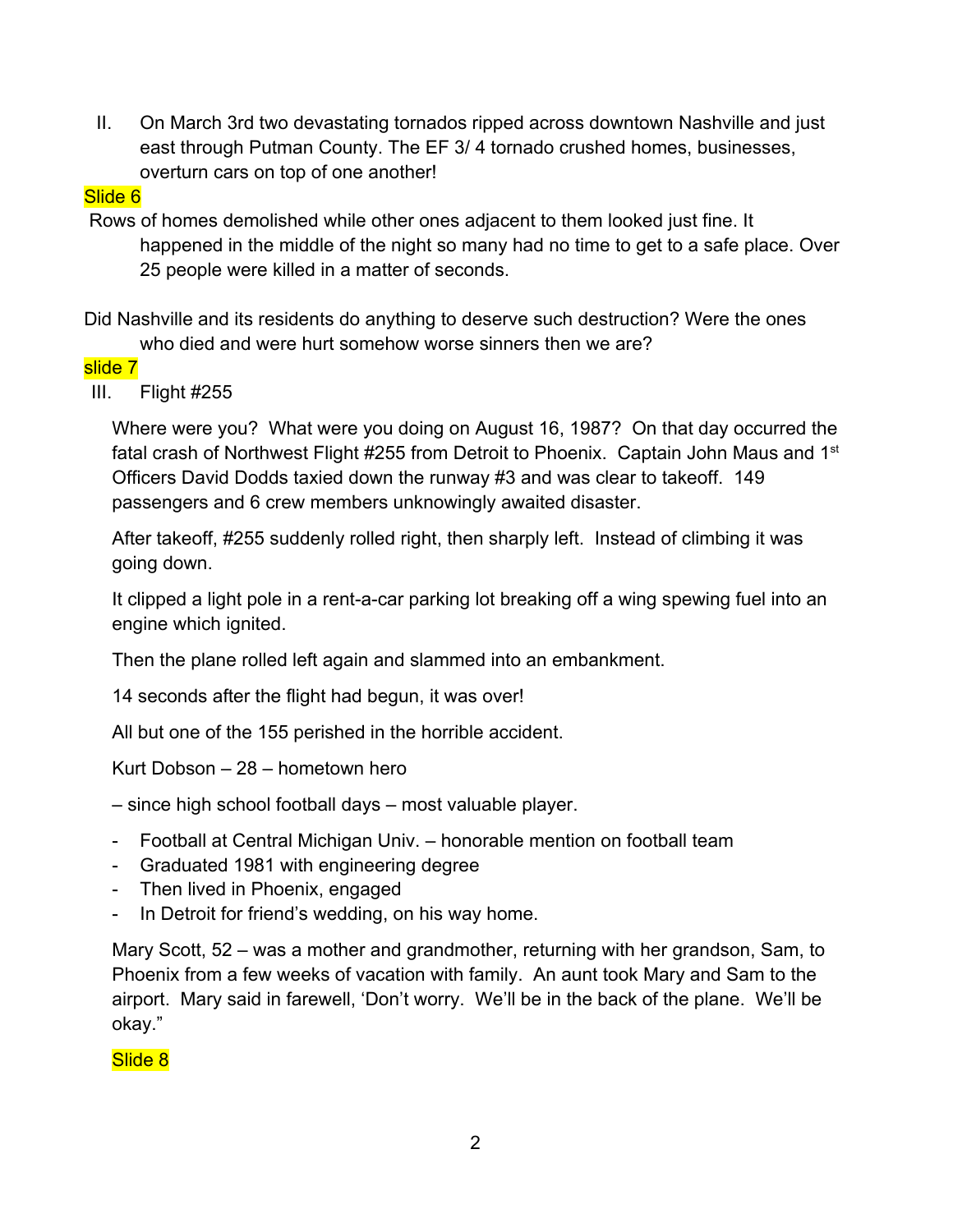Cecelia Cichan –the sole survivor- 4 years – suffered broken leg, collarbone, head cuts, a fractured skull and  $3<sup>rd</sup>$  degree burns over 25% of body – was hospitalized for 54 days. Oct 9, she boarded a flight, this time to her new home in Birmingham, Al. to live with her aunt and uncle – having lost her parents and brother in the crash of Flight 255.

At the time it was the nation's  $2^{nd}$  worst aviation disaster. Why did this happen to these particular people?

What did Kent, Mary or Cecelia do to deserve this? Were they worse sinners than we?

[Pause]

# Slide 9

IV. Armenia

It was about 11:30 am, Wednesday, December 7, 1988 at Public School #2 in Stapanavan, a small city in northern Armenia. 15 mins. To go before recess and for teacher David Gregorian, the break couldn't come a moment too soon. The children were unusually restless. They kept complaining about a buzzing noise that grated on their ears.

By 11:40 it had become impossible to continue the lesson. "I opened the window." Says Gregorian, "and heard a muffled rumble. I rushed the children into the street seconds later, the school collapsed. Then the city toppled over! Half of Armenia wiped out!

A tower clock had frozen the time - 11:41 a.m. – that awful moment when Armenia was plunged into a nightmare that lasted for years to come.

The pictures from TV, magazines and newspapers are still in our minds. One that is etched in my mind, I think forever, is the on of a mother and daughter trapped under debris from a multistory apartment building. The mother was trapped lying on her back. She could only move her arms. For nearly two weeks she fed her infant jam from a 1 ½ pound jar. But that ran out before they were rescued. The baby then kept saying over and over "I'm thirsty.". Finally, the mother cut her fingers and the child used them like a bottle to obtain the fluids needed to prevent dehydration.

Why did this natural disaster happen to the Armenians? What have these people done to deserve this?

Were they worse sinners than us?

[Pause]

These are difficult questions for us.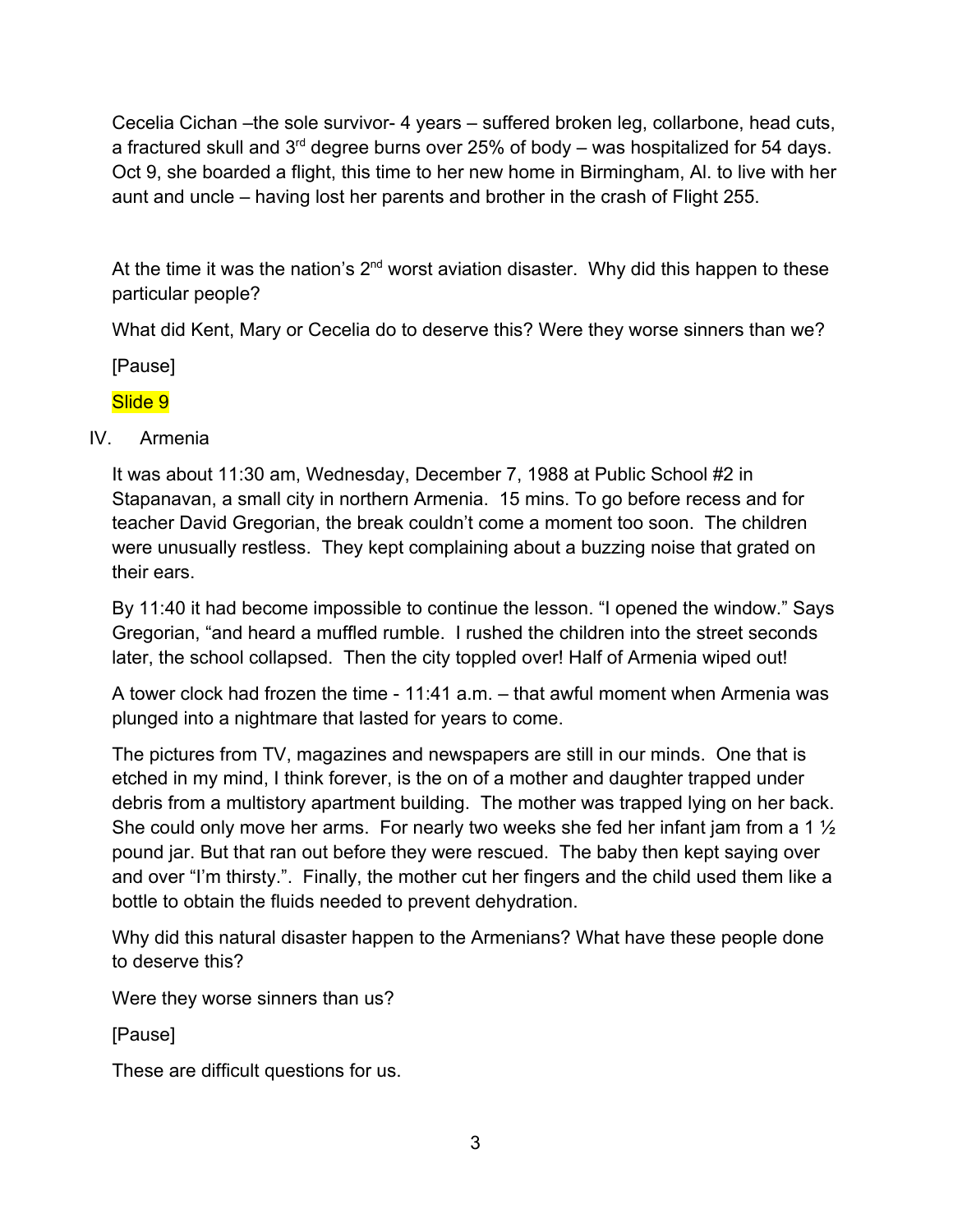#### slide 10

In our scientific world we ask why? Why? Why? When suffering comes our way. Yet, as Christians we are troubled even by asking why. Somehow it doesn't seem right does it?

We, in part, became Christian because we wanted a God that would love us, care for us and protect us! We claim to worship an all-knowing, all-caring, all-loving God**. And we have trouble understanding how a good God can allow such things to happen.**

So, like the people of Jesus' day, we slide quietly into the assumption that since God is good, suffering and violence must be a result of sin and sinners.

Sin brings on suffering and calamity.

Is this so?

Jesus addresses this question in our scripture – Luke 13:1-9

**13** At that very time there were some present who told him about the Galileans whose blood Pilate had mingled with their sacrifices. **<sup>2</sup>** He asked them, "Do you think that because these Galileans suffered in this way they were worse sinners than all other Galileans? **<sup>3</sup>** No, I tell you; but unless you repent, you will all perish as they did. **<sup>4</sup>** Or those eighteen who were killed when the tower of Siloam fell on them—do you think that they were worse offenders than all the others living in Jerusalem? **<sup>5</sup>** No, I tell you; but unless you repent, you will all perish just as they did."

People came to Jesus with two disasters.

## Slide 11

1. Galatians killed by Pilot's men as they slaughtered animals for sacrifice.

Assumed the Galatians who were known for insurrection activities were worse sinners and deserved their fate.

## Slide 12

- 2. 18 Jews were killed when a tower bring built by Pilot for an aqueduct overturned on them
- Assumed these Jews were worse sinners because they were working for Pilot and being paid out of temple funds that had be confiscated by Pilot.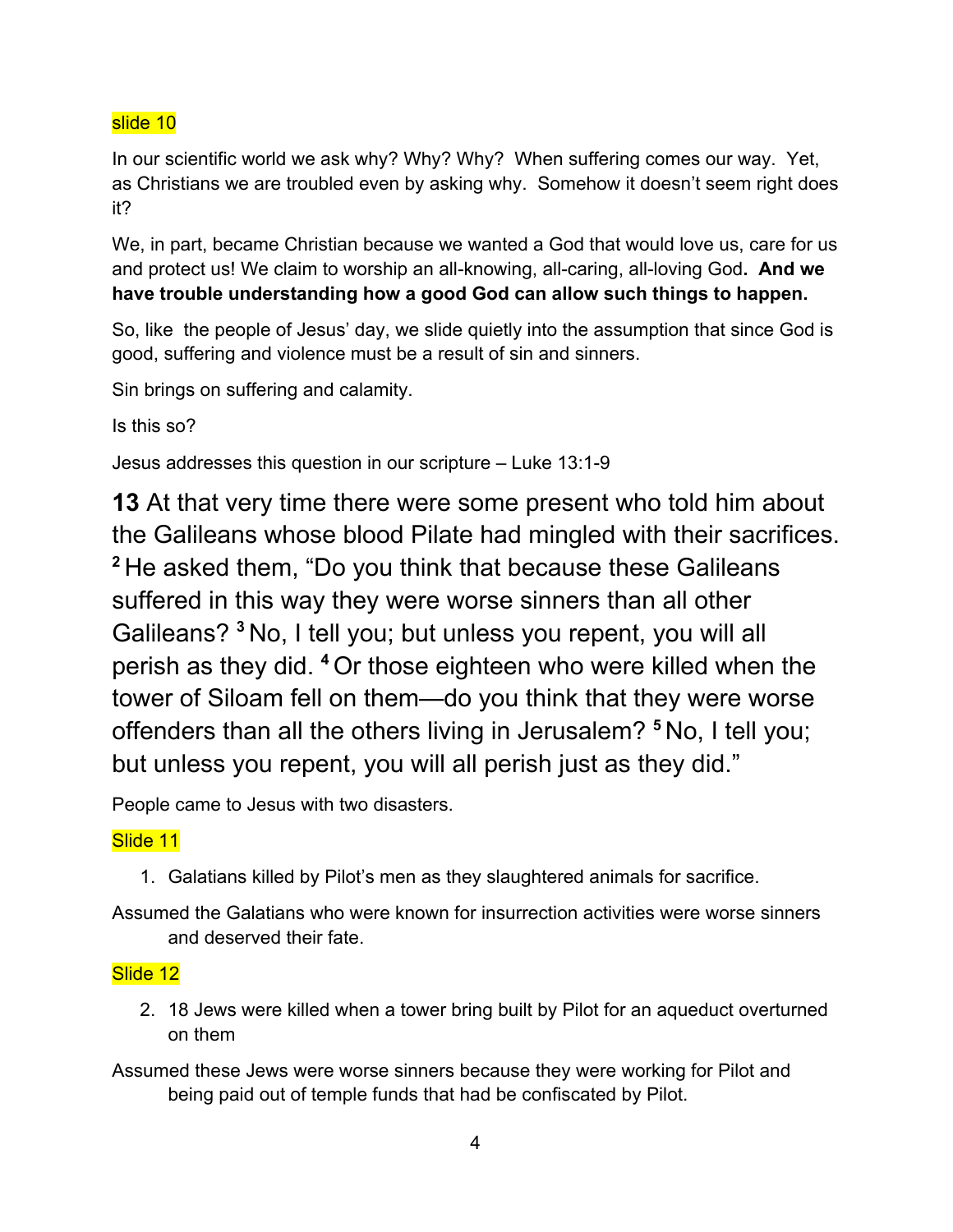People talking to Jesus wanted him to affirm what the already suspected. That the one who suffered were worse sinners.

How did he respond?

## Slide 13

"I tell you, NO! but unless you repent you will likewise perish."

## Slide 14

Clearly there is no necessary connection between sin and suffering.

All suffering and violence that strikes anyone with out reason or meaning is NOT necessarily related to one sinfulness or lack of sinfulness.

This was a new idea for the people of Jesus' day! The believed in a correlation between sin – suffering; goodness – prosperity.

And we do too – don't we? Taught to be good, eat right, stay out of trouble, and you'll have a good life.

## Slide 15

Then, when cancer is diagnosed, we wonder, "what have I done" or we push the patient to repenting to get healing.

When we encounter someone with AIDS – if he hadn't sinned, God wouldn't be punishing him/her

When we encounter a homeless person – if s/he would just work and stay sober then s/he wouldn't be in such shape.

We too believe in the connection of sin to suffering.

## **But this is just not true!**

## Slide 16

Finally, Jesus, proves this fact to be true in his own life and death on Golgotha. The one without sin suffered and died on the cross.

Means Jesus' disciples (you and me) are forever freed from the ancient notion that

Prosperity and good health are evidence of divine favor

Poverty and sin are clear signs of divine wrath.

This means that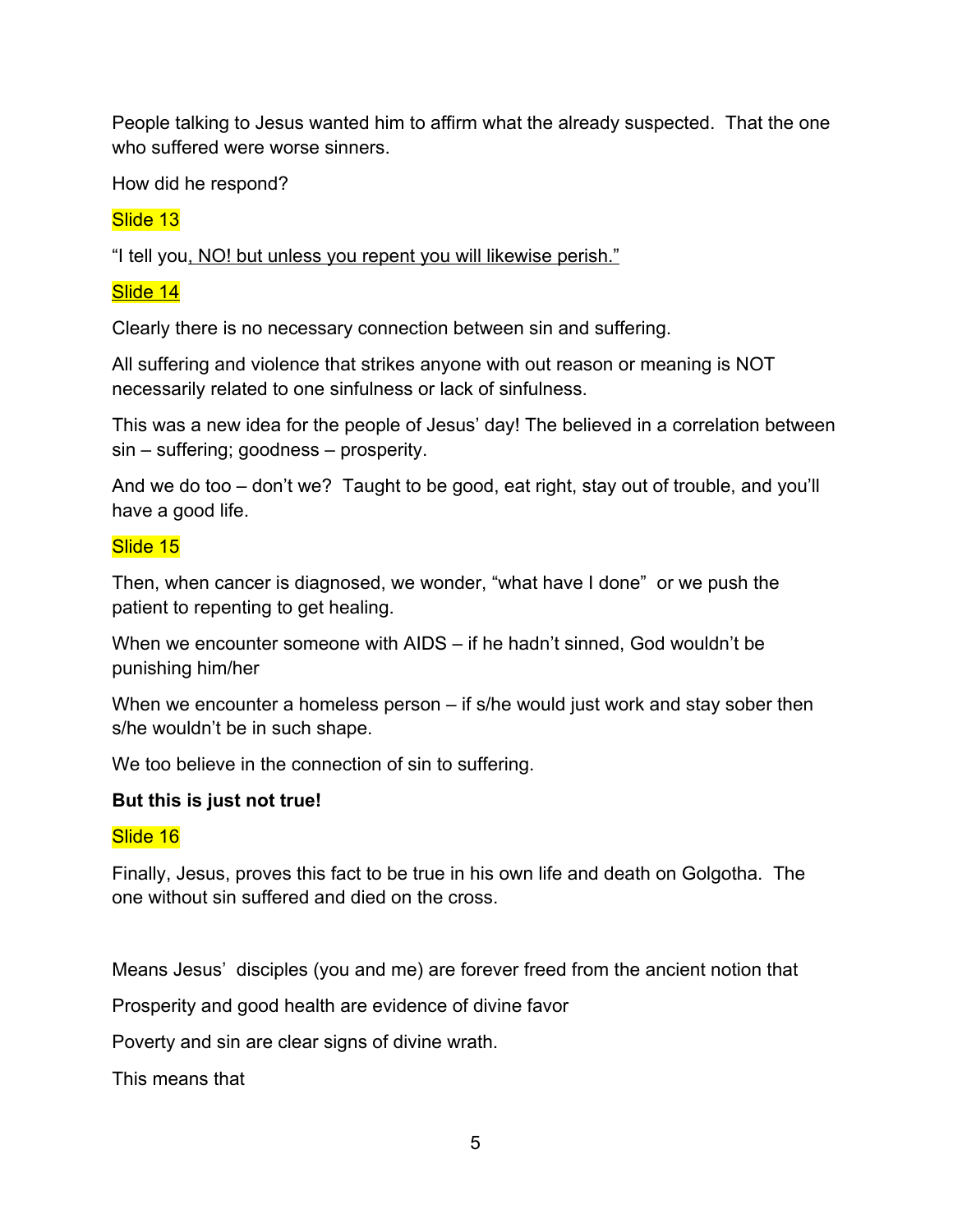The victims of the Santana H.S. shooting

The victims of the tornados in Nashville

The victims of the failed flight #255

The victims of Armenian earthquake,

The victims of any other natural disaster, our human related disaster

## Slide 17

ARE NOT worse sinners that we are – we are all sinner before God.

Then what are we to make of such events in the world?

Jesus doesn't answer the why? He just rules out the possibility – sin and suffering are always linked.

BUT Jesus does turn his questioners and us in another direction.

# Slide 18

# **[Use these events to repent and improve our lives for if we don't then we too will perish**.]

# Slide 19

Jesus moves from the present and physical to the eternal and everlasting. People will suffer and die but don't let yourself die forever!

# Slide 20

Listen says Jesus: **<sup>6</sup>** Then he told this parable: "A man had a fig tree planted in his vineyard; and he came looking for fruit on it and found none. **<sup>7</sup>** So he said to the gardener, 'See here! For three years I have come looking for fruit on this fig tree, and still I find none. Cut it down! Why should it be wasting the soil?' **<sup>8</sup>** He replied, 'Sir, let it alone for one more year, until I dig around it and put manure on it. <sup>9</sup> If it bears fruit next year, well and good; but if not, you can cut it down.'"

Tragedy, unmet expectations, trials in life, disappointments, suffered losses are going to happen.